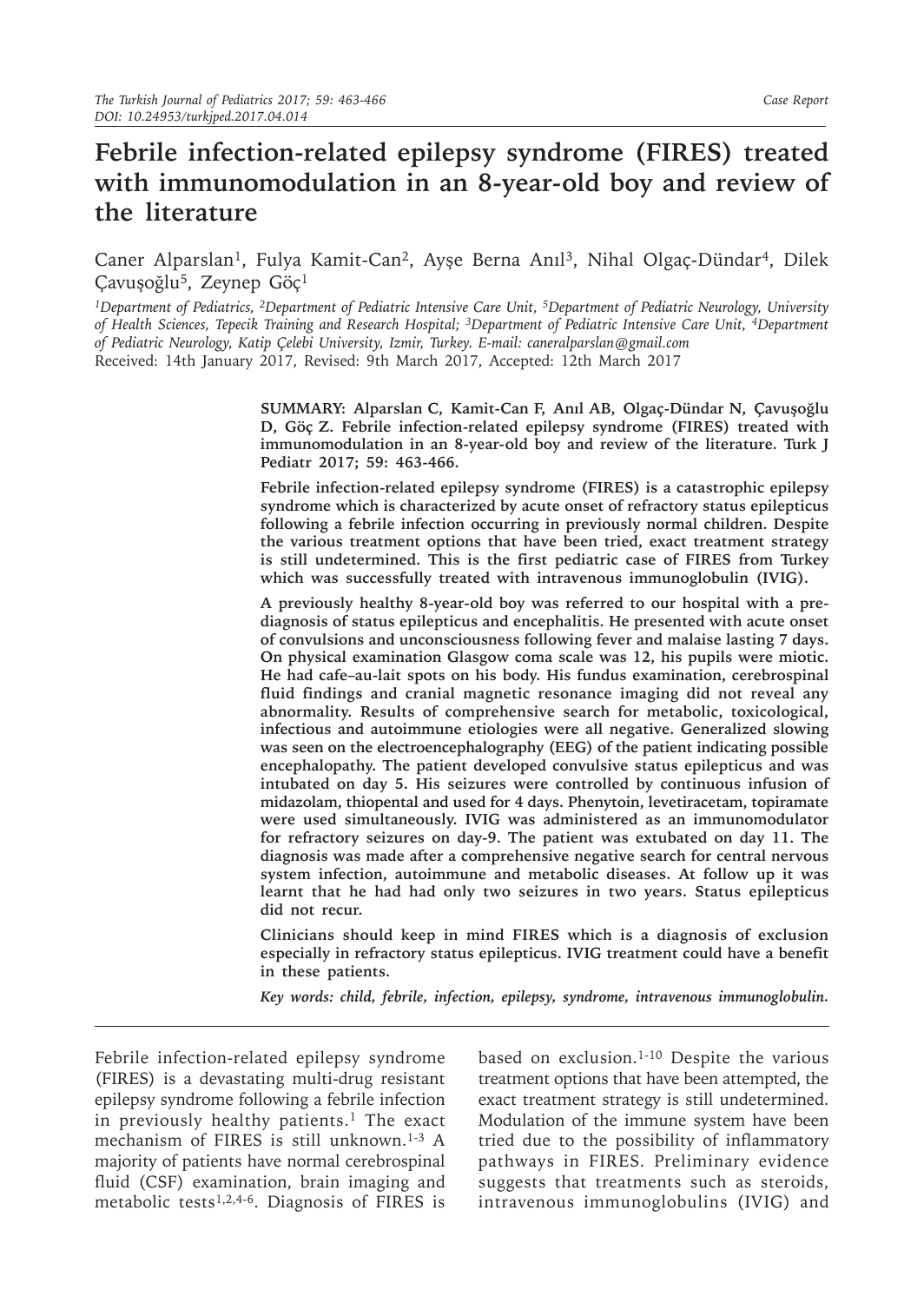|                                    |                 |               |                |                  | Table I. Comparison of Characteristic Features of FIRES Cases in Literature.                                               |        |                                               |        |                                      |                 |                        |                              |                  |         |                  |
|------------------------------------|-----------------|---------------|----------------|------------------|----------------------------------------------------------------------------------------------------------------------------|--------|-----------------------------------------------|--------|--------------------------------------|-----------------|------------------------|------------------------------|------------------|---------|------------------|
|                                    | Patient         |               |                |                  |                                                                                                                            | EEG    | <b>MRI</b>                                    | CSF    | Anti-                                |                 |                        |                              |                  | Outcome |                  |
| Authors number                     | $\widehat{\Xi}$ |               |                | $(\text{day})$   | Male: Average age $_{\text{O4}$ Main seizure<br>Female (years) $_{\text{A} \rightarrow \text{A}}$ rome                     | $(\%)$ | abnormality abnormality abnormality<br>$(\%)$ | $(\%)$ | epileptic<br>number<br>$d\text{rug}$ |                 | IVIG Ketogenic<br>diet | Other                        | Normal           |         | Exitus Epilepsy  |
| Kramer et                          | 77              | 4:3           | $\infty$       |                  | generalized<br>Secondary                                                                                                   | 59     | 42                                            | 44     | 6                                    | 30              |                        |                              | 5                | Ō       | 63               |
| Van Baalen<br>et al. <sup>2</sup>  | 22              | 8:3           | 6.5            | S                | generalized<br>Secondary                                                                                                   | 100    | 59                                            |        | 5                                    | $\overline{a}$  | 0                      |                              |                  |         | $\sim$           |
| Caraballo<br>$et$ al. <sup>4</sup> | $\overline{2}$  | 2:1           | 8.5            | $2 - 10$         | generalized<br>Secondary                                                                                                   | 100    | 58                                            | 75     |                                      | $\overline{10}$ | $\mathcal{L}$          |                              | C                | ○       | $\overline{10}$  |
| Byler et<br>al.e                   |                 | 1:0           | 5              | 9                | Generalized                                                                                                                | 100    | 0                                             | 0      |                                      |                 |                        |                              | 0                | 0       |                  |
| Singh et<br>$\frac{5}{d}$          | $\mathbf 2$     | $\Xi$         | $7$ and $10\,$ | $\triangleright$ | Generalized                                                                                                                | 100    | 0                                             | 0      | 5-7                                  |                 | $\mathcal{L}$          | ı                            | 0                | ○       | $\mathrel{\sim}$ |
| Lin et al. <sup>6</sup>            | $\mathbf 2$     | $\Xi$         | 4 and 10       |                  | Generalized                                                                                                                | 100    | 100                                           |        |                                      |                 | 0                      | Hypothermia<br>$\frac{1}{2}$ | $\mathrel{\sim}$ | 0       | 0                |
| Our case                           |                 | $\frac{1}{2}$ | $^{\circ}$     |                  | generalized<br>Secondary                                                                                                   | 100    | 0                                             | 0      | 4                                    |                 | $\circ$                |                              | $\circ$          | $\circ$ |                  |
|                                    |                 |               |                |                  | EEG: electroencephalography; MR1: magnetic resonance imaging; CSF: cerebro-spinal fluid; IVIG: intravenous immunoglobulin. |        |                                               |        |                                      |                 |                        |                              |                  |         |                  |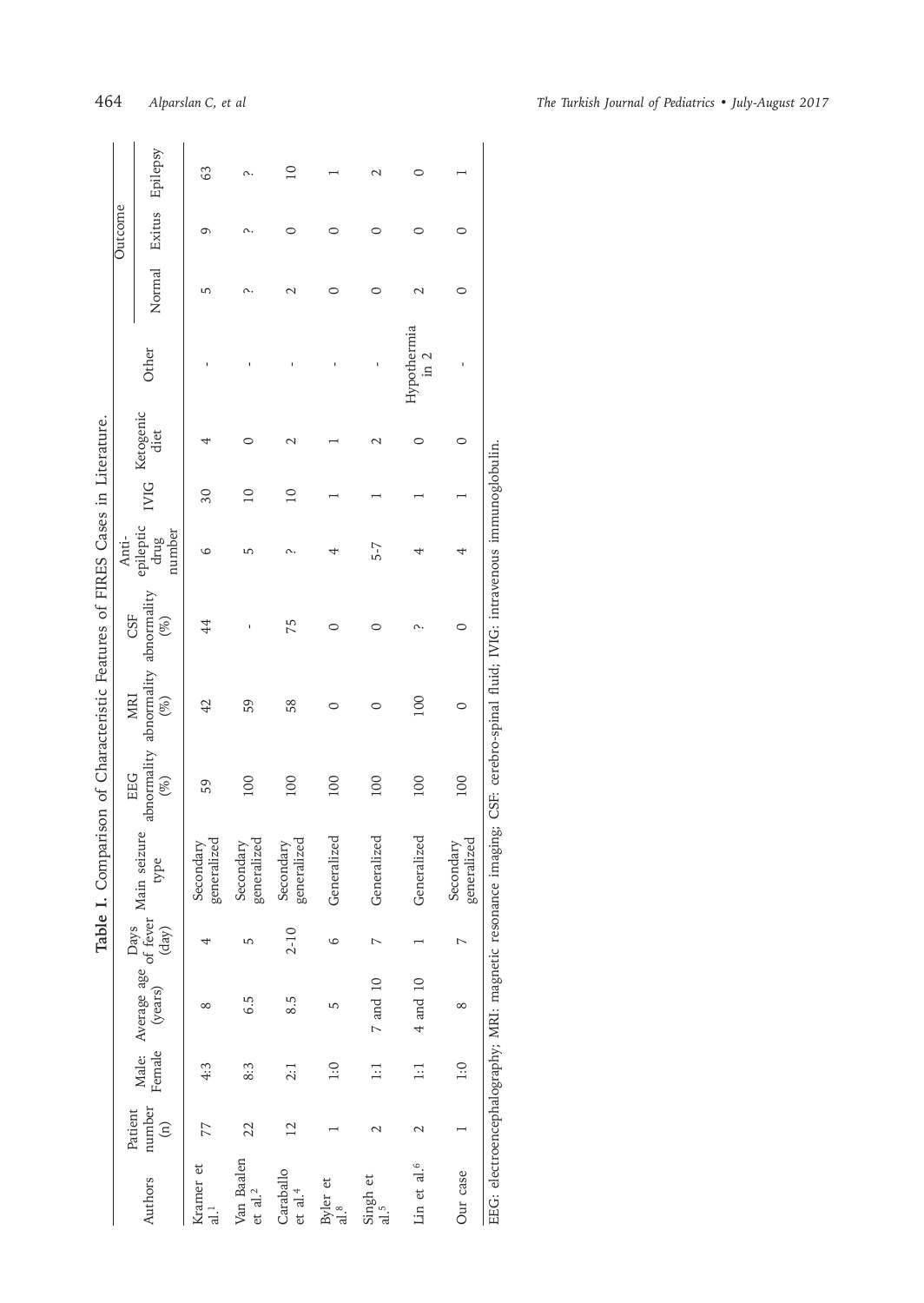plasma exchanges might be helpful, but they have not been systematically studied.<sup>1,2</sup> Ketogenic diet is an alternative treatment option which has dramatic response defined in the literature, but there is still debate concerning efficiency in FIRES due to lack of controlled studies.5,6 Therefore, a majority of patients have survived with major neurologic co-morbidities.1,5-10

In the present case, we aim to the emphasize the importance of FIRES as an etiology of refractory status epilepticus. Also, we want to share our experience about successful immunomodulation treatment with IVIG in an 8-year-old boy diagnosed with FIRES. As far as we know, this is the first reported pediatric case of FIRES from Turkey.

## **Case Report**

A previously healthy 8-year-old boy was referred to our pediatric intensive care unit (PICU) due to status epilepticus. His medical history revealed a febrile upper respiratory tract infection lasting for 7 days. On admission, his Glasgow coma scale was 12, pupils were miotic and fundus examination were normal with respiratory rate 34/min, heart rate 120/ bpm, body temperature 38.7<sup>o</sup>C, blood pressure 118/87 mmHg and oxygen saturation 100% (room air). He had two cafe –au-lait spots (2x1 cm and 1x1 cm) on his chest wall. The rest of the physical examination was unremarkable. Complete blood count, basic biochemical laboratory tests and also acute phase reactants were in normal range. CSF analysis was normal. Brain magnetic resonance imaging (MRI) did not detected abnormality. Cephotaxime (200 mg/kg/day), vancomycin (60 mg/kg/day) and acyclovir (30 mg/kg/day) treatment were started. Generalized slowing was seen on the electroencephalography (EEG) of the patient indicating possible encephalopathy. At the PICU admission he had frequent seizure activity. Phenytoin (20 mg/kg loading, 5 mg/kg/day maintenance), midazolam (0.1-0.4 mg/kg/hour infusion) and finally levetiracetam (1gr/day) were started. On day-5, he had convulsive status epilepticus. He was intubated and barbiturate induced come was achieved with thiopental (2 mg/kg/dose loading, 10–120 mcg/kg per minute maintenance 4 days). Topiramate (5 mg/ kg/day) treatment was added on 7<sup>th</sup> day. IVIG (1g/kg/dose–for 2 days) was administered as an

immunomodulation with refractory seizures on the 9th day. Neurofibromatosis was ruled out with normal central nervous system imaging, normal ophthalmologic examination, normal height, normal skeletal system examination and also no neurofibromas and no family history. The results of CSF polymerase chain reaction analyses were negative for viral agents. Lymbic panel was negative for resulted NMDAR Ab, Glu1&Glu2, ANTI-CASPR2, ANTI LGI, GABABARB1/B2. Serum lead level was in normal range. Blood and urinary metabolic (organic acides, Tandem-mass spectroscopy) screening were all negative. His antibiotic treatment was stopped on 14<sup>th</sup> day due to negative cultures. The patient responded to IVIG after two days of administration and he was extubated on day-11. He was discharged with mild cognitive impairment. In the following two years, he had two complex partial seizures under levetiracetam treatment. EEG showed epileptiform discharges in right temporal head region. There were no structural brain changes in control brain MRI. Phenytoin and topiramate were stopped and levetiracetam treatment has been continued at the doses of 2 g daily.

Informed consent was taken from his parents for presenting this case.

## **Discussion**

Febrile infection-related syndrome is a catastrophic epilepsy form which should be kept in mind in an acute multi-antiepileptic drug resistant seizures. Our case is the first pediatric case of FIRES from Turkey in the literature. In prediction of FIRES, the clinician should be ready to use alternative treatment options such as IVIG, rituximab, nervus vagus stimulation, plasma exchange, ketogenic diet, cannabidiol, anakinra or hypothermia without losing time. $1,4-12$ 

The age of onset is mostly clustered about 8 years with a clear male gender predominance. Nearly all of the patients got febrile infection mostly upper respiratory tract infection before the onset. Duration of febrile infection just before the seizures about 1-14 days. Biphasic clinic which is described febrile course followed by seizure and cessation of fever thereafter is nearly universal. $1-6,8$  In our patient age, gender and initial course are completely consisted with the literature (Table I).